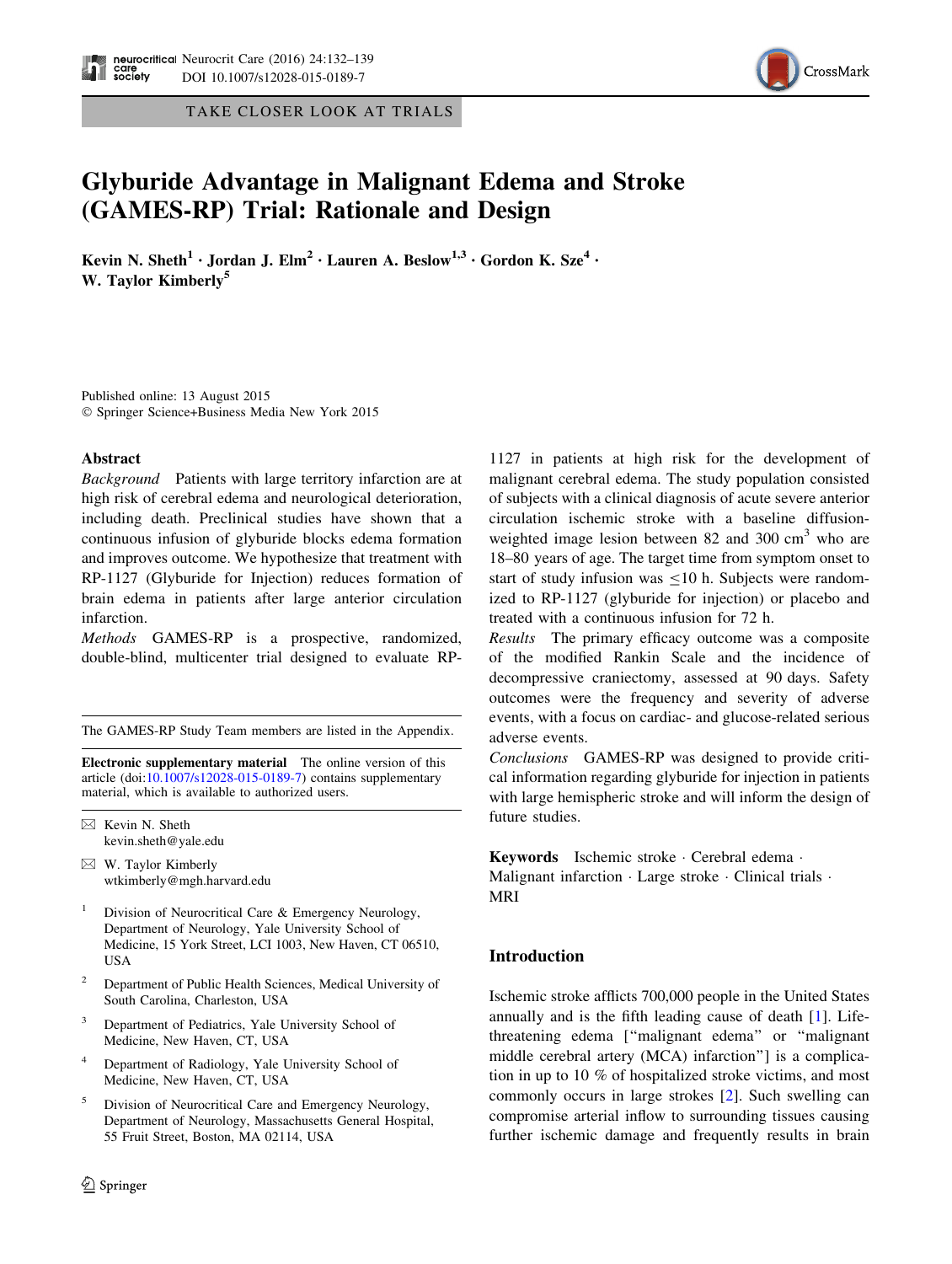herniation and death [\[3](#page-6-0)]. Clinical characteristics include a disturbance of consciousness and further clinical signs of brain herniation. The prognosis for these patients is frequently poor, with case fatality being as high as 60–80 % [\[2](#page-6-0), [4\]](#page-7-0). Decompressive craniectomy (DC) has improved the bleak outlook for these patients, and reduced mortality to 22 % in pooled analyses of DC studies [[5\]](#page-7-0). However, numerous factors limit the usefulness of DC, including limited eligibility for surgery, and reduced efficacy of DC in patients  $>60$  years of age [[6\]](#page-7-0). Moreover, from a physiological standpoint, preventing swelling is preferable to decompressing the already swollen brain [\[7](#page-7-0)]. There is a clear and urgent need for innovative nonsurgical medical strategies to reduce edema formation in patients with a large stroke.

Glyburide  $(5\text{-chloro-N-(4-[N-(cyclelohexylcarbamoyl)-}$ sulfamoyl]phenethyl)-2-methoxybenzamide) is an antidiabetic sulfonylurea medication that inhibits the action of the sulfonylurea receptor 1 (SUR1) and adenosine triphosphate (ATP)-sensitive potassium channels in pancreatic beta cells], leading to the release of insulin. An analogous channel complex composed of SUR1-Transient Receptor Potential Melastatin-4 (TRPM4) is a nonselective cation channel that is expressed in the central nervous system under conditions of ischemia, hypoxia, and trauma [\[8–10](#page-7-0)]. Channel opening, which is triggered by depletion of ATP, results in the unregulated flow of ions leading to edema and oncotic cell death [[10,](#page-7-0) [11](#page-7-0)]. Like the KATP channel in pancreatic beta cells, the SUR1-TRPM4 channel is regulated by SUR1 and is blocked by sulfonylureas such as glyburide. In preclinical models of malignant infarction, glyburide prevents the development of edema and reduces secondary damage with treatment delays of up to 10 h following stroke [\[12](#page-7-0)].

In order to translate these findings into clinical practice, we completed GAMES-Pilot, a phase IIa open label study of 10 subjects with large anterior circulation ischemic stroke at high risk of malignant edema and poor outcome [\[13](#page-7-0), [14](#page-7-0)]. Drug administration was safe and well tolerated, and compared to historical controls, mortality and functional outcomes were improved [[13,](#page-7-0) [14](#page-7-0)]. We now describe the design of a phase II clinical trial, underline the rationale, and present the primary components of the statistical plan.

# Methods

# Design

GAMES-RP was designed as a randomized, multicenter, double-blind, and phase II trial of RP-1127 in subjects with a severe anterior circulation ischemic stroke who were likely to develop malignant edema. The GAMES-RP Protocol is included in Supplemental Table 1.

The primary objective was to assess the efficacy of RP-1127 (Glyburide for Injection) compared to placebo in subjects with a severe anterior circulation ischemic stroke, who are likely to develop malignant edema, and to provide information for the design of a phase III multicenter trial. This objective will be addressed by comparing the proportion of RP-1127-treated patients and placebo-treated patients with a Day 90 modified Rankin Scale (mRS)  $\leq$ 4 without DC. The primary safety objective was to assess the safety of RP-1127 compared to placebo in subjects with a severe anterior circulation ischemic stroke, who are likely to develop malignant edema. This objective will be addressed by the comparing the frequencies and severities of Adverse Events and Serious Adverse Events, with a specific focus on all-cause mortality, cardiac mortality, and cardiac-related and blood glucose-related safety outcomes. Additional secondary objectives explore the efficacy of RP-1127 on neurological deterioration attributable to cerebral edema, including early death, DC, and imaging evidence of swelling. The GAMES-RP trial is registered with clinicaltrials.gov (NCT0179482).

# Patient Population

Eligibility criteria are presented in Table [1.](#page-2-0) Eligible subjects had a clinical diagnosis of acute severe anterior circulation ischemic stroke, a baseline diffusion-weighted image (DWI) lesion between 82 and 300 cm<sup>3</sup>, 18-80 years of age, and time from symptom onset to start of study infusion of  $\leq 10$  h. The baseline stroke lesion volume, a key eligibility criterion for predicting risk of malignant edema [\[15](#page-7-0)], was calculated in real time using the ABC/2 method to minimize time delays [\[16](#page-7-0)]. Stroke volume was later calculated on DWI using computer-assisted manual segmentation techniques using Analyze 11.0 (Mayo Clinic). The standard for Per Protocol inclusion was the volumetric measurement. Although intravenous rtPA-treated were eligible to participate, endovascular thrombectomy patients were not, since this treatment was considering investigation at the start of the trial and efficacy in large strokes was not established [\[17](#page-7-0)]. Furthermore, available evidence suggested that endovascular reperfusion in large infarction may be detrimental [\[18](#page-7-0)].

# Rationale for Treatment Window of 10 h

In human patients, midline shift usually becomes measurable at 16 h [[2,](#page-6-0) [19\]](#page-7-0). Our strategy was to achieve steady-state drug levels prior to significant brain swelling. Furthermore, the inducible SUR1-TRPM4 channel becomes manifest as early as 3–4 h, but increasingly upregulated over 8 h in rats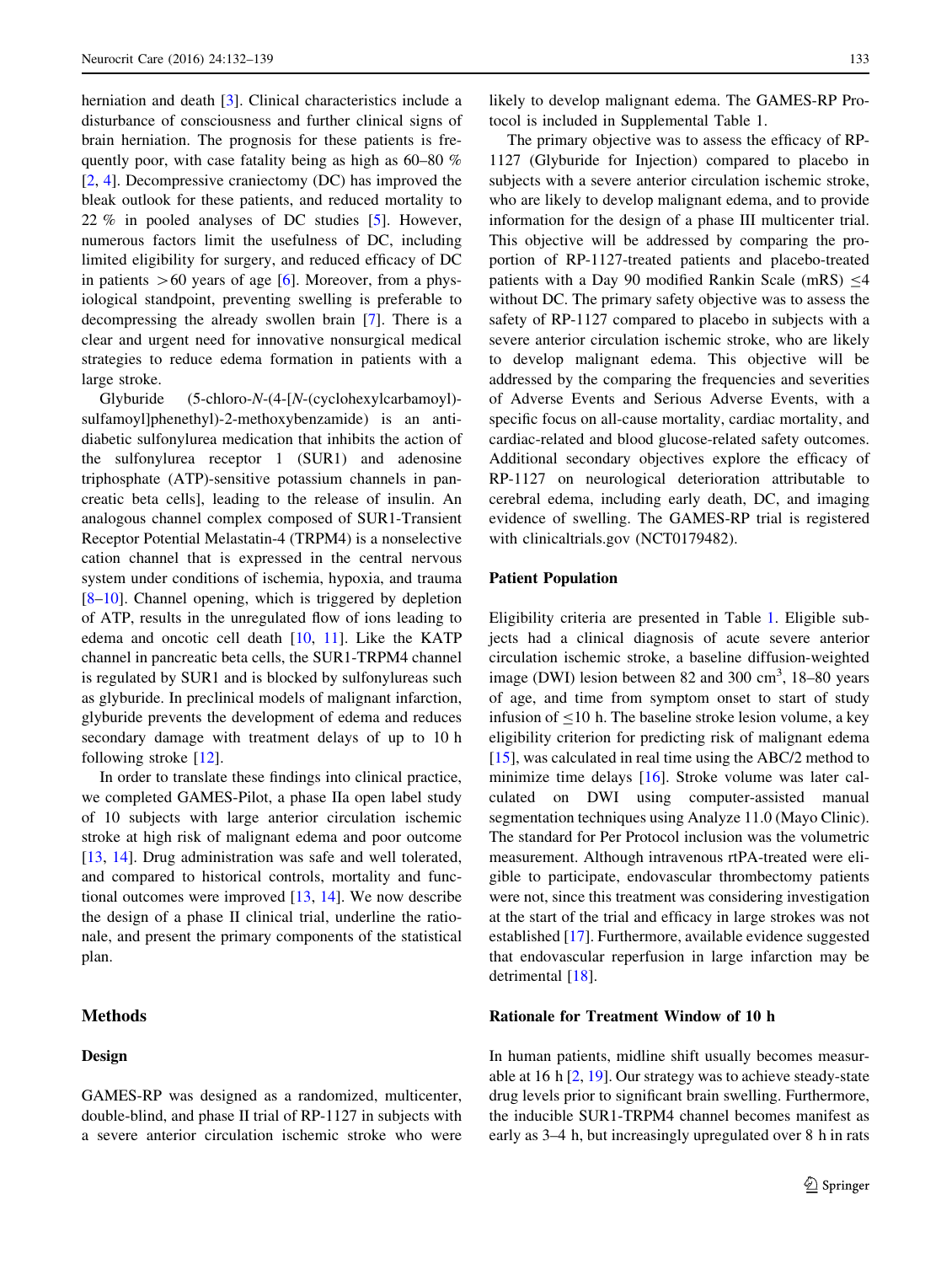## <span id="page-2-0"></span>Table 1 Inclusion and exclusion criteria for the GAMES-RP trial

#### Inclusion criteria

Clinical diagnosis of acute ischemic stroke in the MCA territory (PCA and/or ACA territory involvement in addition to primary MCA territory stroke is acceptable)

Prior to stroke, no significant disability (able to carry out all usual duties and activities)

A baseline DWI lesion between 82 and 300 cm<sup>3</sup> on MRI

Patients treated with IV rtPA should meet established criteria for IV rtPA administration in the 0–3- and 3–4.5-h time periods at the time of rtPA administration (if rtPA is administered in the 3-4.5-h time window, the NIHSS must be  $\leq$ 25 at the time of rtPA administration)

The time to the start of infusion of Study Drug must be  $\leq$ 10 h after time of symptom onset, if known, or the time last seen well [termed "time last known at neurologic baseline" (TLK@B)]

#### Age  $\geq$ 18 and  $\leq$ 80 years

Provision of written informed consent by patient or a legally authorized representative

#### Exclusion criteria

Commitment to decompressive craniectomy (DC) prior to enrollment, or following enrollment and prior to start of Study Drug

Treatment with intra-arterial (IA) rtPA or by mechanical means for clot disruption.

Patients unable to tolerate MRI scanning, e.g., those with pacemakers or automatic defibrillators

Evidence (clinical or imaging) of concurrent infarction in the contralateral hemisphere deemed by the investigator to be sufficiently serious so as to affect functional outcome

Clinical signs of herniation, e.g., one or two dilated, fixed pupils; unconsciousness (i.e.,  $\geq 2$  on item 1a on the NIHSS); and/or loss of other brain stem reflexes, attributable to edema or herniation according to the investigator's judgment

Brain hemorrhage (other than small petechial hemorrhages) on CT/MRI, or CT/MRI evidence of anteroseptal/pineal shift greater  $\geq$  mm prior to enrollment that is due to cerebral edema

Severe renal disorder from the patient's history (e.g., dialysis) or eGFR of  $\lt$  30 mL/min/1.73 m<sup>2</sup>

Severe liver disease, or  $ALT > 3$  times upper limit of normal or bilirubin  $> 2$  times normal (subjects may be randomized if liver function tests have been drawn but are not yet available and the subject has no known history of liver disease; however treatment with Study Drug cannot commence until liver function tests are available and indicate ALT  $\leq$ 3 times upper limit of normal and bilirubin  $\leq$ 2 times upper limit of normal)

Blood glucose <55 mg/dL at enrollment or immediately prior to administration of study. Drug, or a clinically significant history of hypoglycemia

Acute ST elevation myocardial infarction, and/or acute decompensated heart failure, and/or  $T_c$  > 520 ms, and/or known history of cardiac arrest (PEA, VT, VF, asystole), and/or admission for an acute coronary syndrome, myocardial infarction, or coronary intervention within the past 3 months

Known sulfonylurea treatment within 7 days. Sulfonylureas include glyburide/glibenclamide (Diabeta, Glynase); glyburide plus metformin (Glucovance); glimepiride (Amaryl); repaglinide (Prandin); nateglinide (Starlix); glipizide (Glucotrol, GlibeneseR, MinodiabR); gliclazide (DiamicronR); tolbutamide (Orinase, Tolinase); glibornuride (Glutril)

Known treatment with bosentan within 7 days

Known allergy to sulfa or specific allergy to sulfonylurea drugs

Known G6PD enzyme deficiency

Pregnant women. Women must be either postmenopausal (as confirmed by the LAR), permanently sterilized or, if  $\leq 50$  years old must have a negative test for pregnancy obtained before enrollment

Breast-feeding women who do not agree (or their LAR does not agree) to stop breastfeeding during Study Drug infusion and for 7 days following the end of Study Drug infusion

Patients already enrolled in a non-observation-only stroke study, or with life-expectancy  $\lt 3$  months not related to current stroke, or those unlikely to be compliant with followup

Patients currently receiving an investigational drug

Patients in whom a peripheral IV line cannot be placed

Mentally incompetent (prior to qualifying stroke) patients and wards of the state

Patients who, in the opinion of the investigator, are not suitable for the study (reason to be documented)

via sequential gene activation, consistent with an extended treatment window that is physiologically based [[12\]](#page-7-0). Preclinical data show that the treatment window for glyburide extends to 10 h  $[20]$  $[20]$ , and in the GAMES Pilot study, subjects treated with RP-1127 as late as 10 h appeared to benefit [[13\]](#page-7-0). A 10-h window would have a meaningful public health impact, and all site investigators were urged to begin study drug as soon as possible after stroke onset.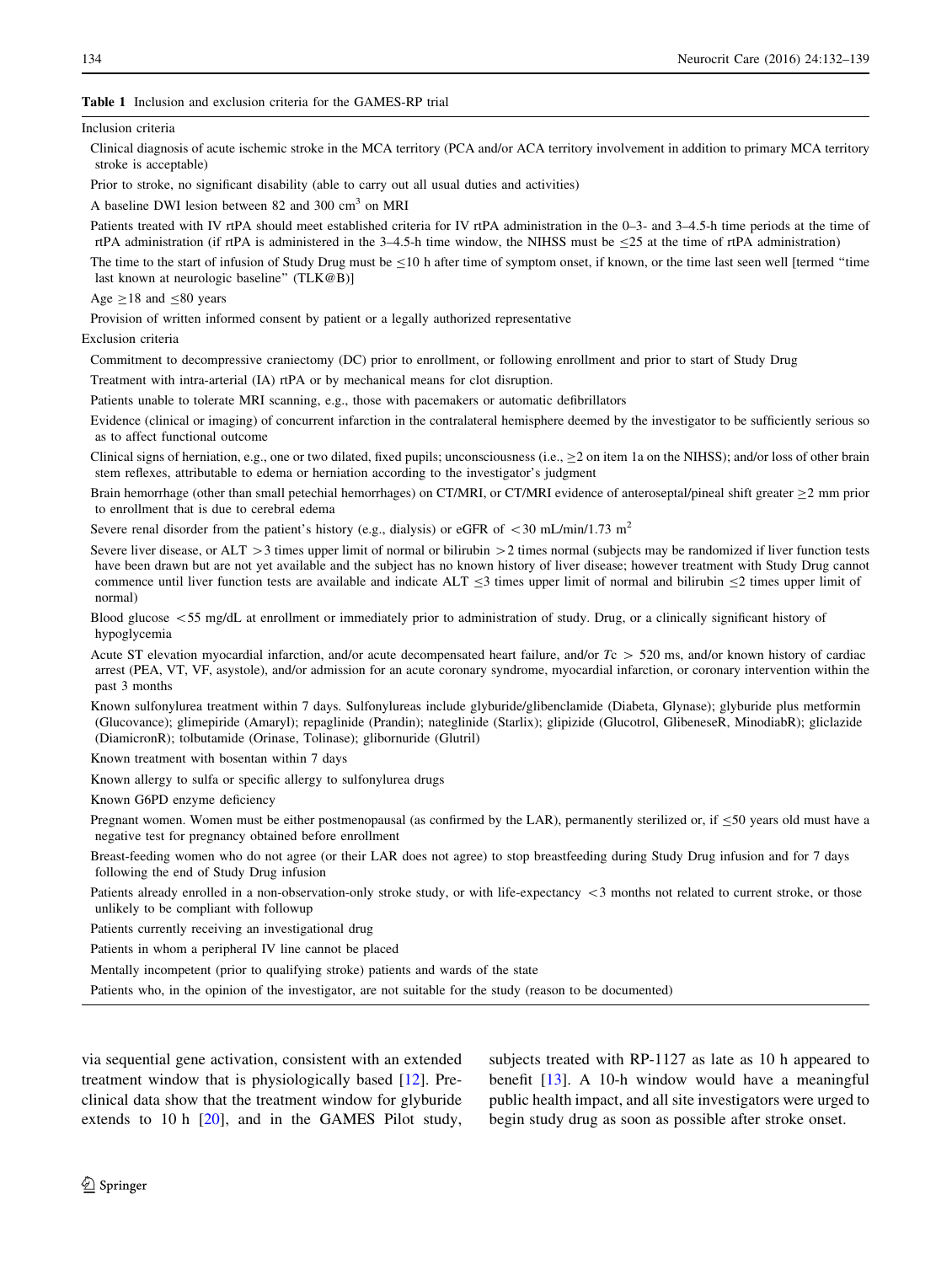#### Rationale for Lesion Size

The use of a high-specificity predictor of significant edema after ischemia is a cornerstone of the GAMES-RP design. The prevention of edema is the primary anticipated mechanism of protection of RP-1127. Therefore, targeting a population where clinically significant swelling is likely to be very common should maximize the likelihood of observing a beneficial effect of the intervention. We use  $82 \text{ cm}^3$  to identify patients at high risk of malignant infarction (positive predictive value, 0.88), as it is the only high-specificity DWI threshold that has been prospectively verified [[15\]](#page-7-0). Vahedi et al. 2007 report that for patients not undergoing DC, infarct volumes beyond  $210 \text{ cm}^3$  portend a dire prognosis; however, this was modified by treatment with DC, with the majority of subjects with  $>210 \text{ cm}^3$ lesions who underwent DC surviving [[5\]](#page-7-0). Since RP-1127 may reduce the requirement for DC, it may not be futile to treat these patients. However, an upper limit of the baseline lesion volume was set at  $300 \text{ cm}^3$  to exclude the very largest lesions, in which treatment is likely to be futile.

# Rationale for Exclusion of Subjects Exposed to Endovascular Therapy

Evidence suggests that intra-arterial therapy (IAT) is futile in patients with large DWI lesion volumes. Yoo et al. demonstrated that patients with a baseline DWI volume  $>70$  cm<sup>3</sup> had a poor outcome, despite a 50 % recanalization rate  $[21]$  $[21]$ . Furthermore, when early reperfusion was achieved in patients with a DWI volume  $\geq$ 70 cm<sup>3</sup>, it was not associated with better outcome [\[18](#page-7-0)]. PH1/PH2 rates in these patients were 44 % [[18\]](#page-7-0). These data suggest that IAT above the GAMES DWI threshold of 82  $\text{cm}^3$  is unlikely to be beneficial. Since our protocol requires a baseline MRI to be performed prior to enrollment, site investigators will be aware of the DWI volume. Clinical sites have been selected for their ability to consistently obtain screening MRI's and their willingness, as standard of care, to defer IA in patients with large DWI lesions.

# Randomization and Treatment

A centralized, web-based 1:1 randomization process was employed. Enrollment was controlled for site, age  $\leq 60$ , and IV rtPA treatment at baseline using a combination of minimization and biased coin. The bolus and the infusion concentrations of the study drug were both  $5.3 \mu g/mL$ . In order to rapidly achieve a steady-state concentration, a 24 bolus injection was given over approximately 2 min. A daily infusion followed at a rate of 31 mL/h for the first 6 h and then 21 mL/h for the remaining 66 h, for a total of infusion period of 72 h.

An overview of the study flowchart is presented in Fig. [1](#page-4-0). Neurologicallogic statuses were assessed at enrollment and at 24, 48, 72 h and 7 days (or discharge). Electrocardiograms were obtained at baseline, 6 h after study drug bolus, and at 24, 48, 72 h, and 7 days. Blood glucose levels were measured every hour during the first 24 h with the increasing increments to every 4 h in the absence of any decline below 70 mg/dL. Vital signs were monitored frequently during the infusion period. Safety labs were assessed through Day 7. A study-specific MRI was obtained at 72–96 h poststroke.

Study participants receive standard of care therapy for stroke, intensive care, and other appropriate therapy according to clinical standardization guidelines (Supplemental Table 2) developed by a multidisciplinary team of vascular and critical care neurologists, emergency physicians, and neurosurgeons, based on guidelines from the American Heart Association/American Stroke Association [\[3](#page-6-0)]. Avoidance of hyponatremia was encouraged, and continuous 3 % saline infusions were permitted for this purpose. Bolus osmotherapy was reserved for clinical deterioration or radiological evidence of significant midline shift and/or mass effect. DC was performed if there was evidence of clinical deterioration due to mass effect, including a decrease in the level of arousal [[5\]](#page-7-0).

#### Outcome Assessments

As a phase II trial, GAMES-RP was designed with both clinical and imaging outcomes to provide information about mechanism of action and relevant clinical outcomes. Subjects were followed for 90 days, with additional follow-up extending for 1 year. The mRS was assessed at Day 30, Day 90 (the primary end-point), and at 6 and 12 months. The Barthel Index was assessed at similar time points. Beck depression inventory (BDI-II) and EuroQoL 5-D were assessed at Day 90 and at 6 and 12 months.

In patients with malignant edema, a mRS of 0-4 is widely defined in studies as a ''good'' or ''favorable'' outcome [\[5](#page-7-0), [18,](#page-7-0) [22\]](#page-7-0). While a mRS of 4 is defined as ''moderately severe disability,'' a recent systematic review [\[23](#page-7-0)] suggests that, despite a high proportion of patients left with mRS 4 (46.8 %) following DC, the vast majority of patients and/or caregivers (76.6 %) are satisfied with life and had no regret for having undergone DC, supporting the notion that a mRS of 4 is a ''good'' or ''favorable'' outcome in these patients.

In addition, if RP-1127 is effective, it would be expected to reduce the incidence of DC by reducing edema formation and tissue displacement. DC has been shown to increase the incidence of mRS of 0–4 in patients with malignant edema, but not the proportion of patients with mRS of 0–3 [\[5](#page-7-0)]. The prevalence of DC per 10,000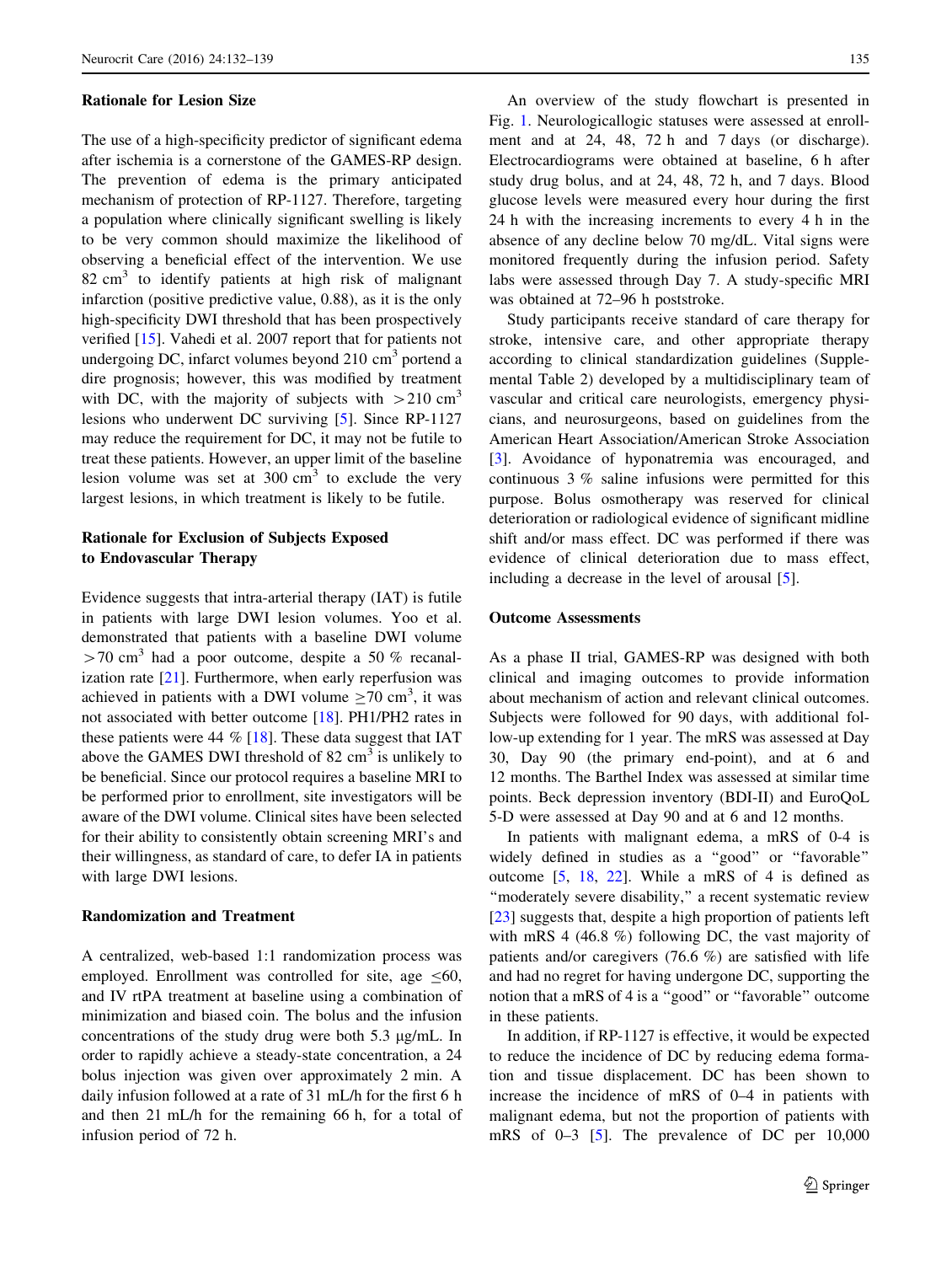<span id="page-4-0"></span>Fig. 1 Overview of study procedures



hospitalizations for ischemic stroke is low but has risen from 3.86 in 1999 to 14.46 in 2008 [[24\]](#page-7-0). Thomalla et al. 2010 found that 55.6 % of patients developing malignant edema underwent DC [[15\]](#page-7-0). For these reasons, DC is a potential confounding factor in interpreting the effect of RP-1127 on the proportion of subjects with mRS of 0–4. It is possible that a subject in the placebo arm of GAMES-RP may require DC, and be left with a mRS of 4 following DC. A similar patient in the RP-1127 group may have a mRS of 4, but not require DC due to the anti-edema effect of RP-1127. Thus, in GAMES-RP, a ''responder'' is defined as a subject that has a "good" or "favorable" outcome and does not require DC to attain such an outcome.

A study-specific MRI was performed at 72–96 h. The baseline and follow-up MRIs, MR angiography (MRA) as well as all computerized tomography (CT) and CTA studies through day 7 are sent to the central imaging core. Blinded evaluators performed measurement of the key secondary imaging outcomes that are surrogate measures of brain edema, including the changes in hemisphere volume [[25\]](#page-7-0) and swelling volume [\[26](#page-7-0)]. In brief, for hemisphere volumes, the entire outline of the hemisphere ipsilateral to the stroke will be outlined at baseline and at follow-up, and a volume will be derived. The change in hemisphere volume will be the difference between these two volumes. For swelling volume, baseline and follow-up diffusion-weighted images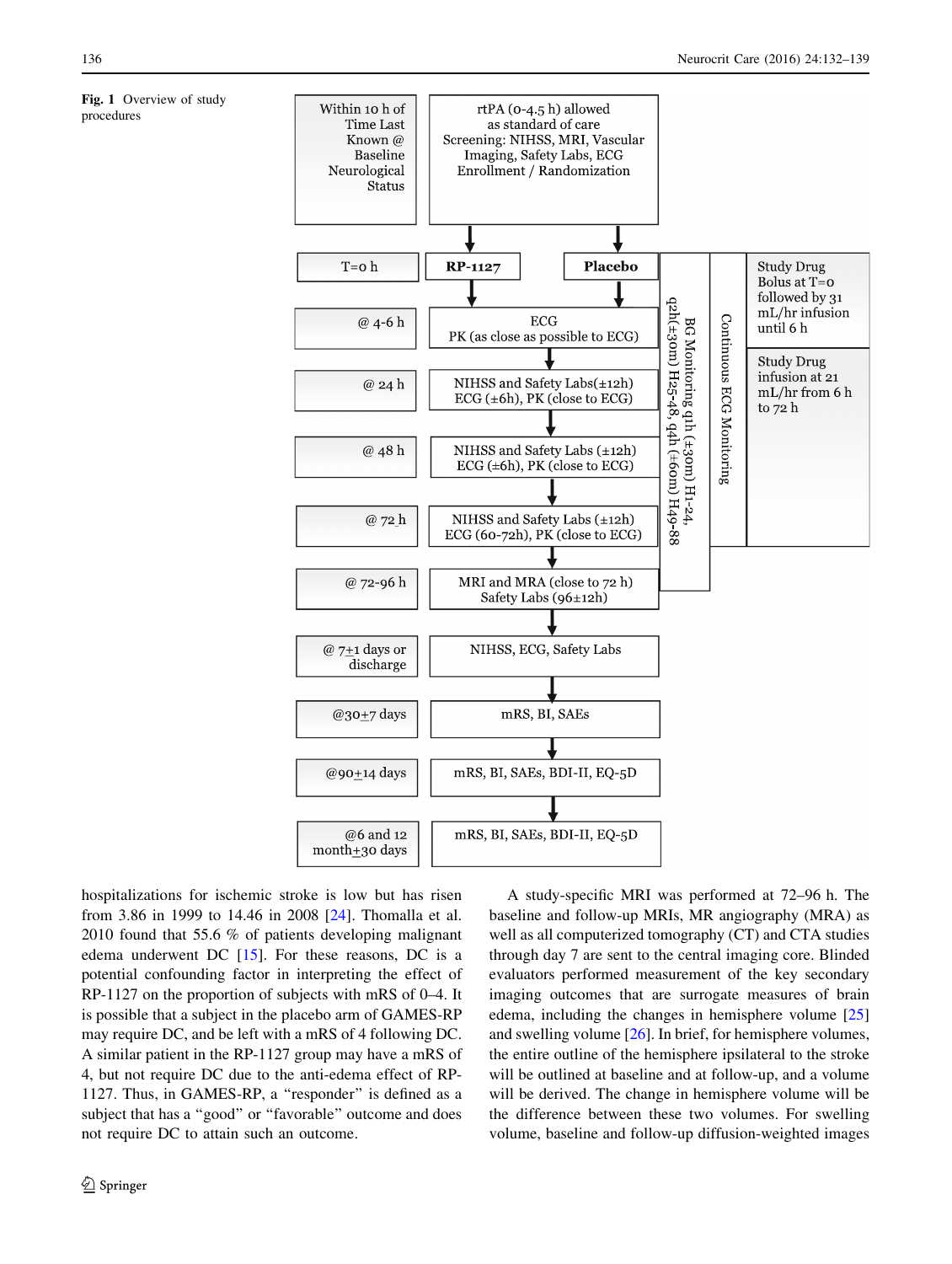(DWI) will be coregistered within each subject. The baseline and follow-up lesional will be outlined using region-ofinterest (ROI) maps. The ROIs will then be superimposed on each other. The difference in lesional volumes will be assigned to infarct growth, hemorrhage, or edema using slice-by-slice review in three orthogonal planes. Each subject's assignments will be reviewed by two members, with final assignment decided by consensus. Additional exploratory analyses that assess blood–brain barrier breakdown by neuroimaging [\[27](#page-7-0)] and circulating level of matrix metalloproteinase-9 [[27,](#page-7-0) [28](#page-7-0)] are prespecified.

Posttreatment follow-up was performed in person or by telephone to assess subject status, adverse events, and clinical outcomes at day 30, 90, and at 6 and 12 months.

# Statistical Analyses

The study was initially planned with a two-stage design. Enrollment was stopped by the sponsor prior to a planned interim analysis, after 83 subjects were enrolled and treated. This decision, as well as the development of the final statistical analysis plan, were made prior to any unblinding or knowledge of treatment assignment by the sponsor, leadership team, neuroimaging core, and the primary statistician. There were no safety considerations and the decision to cease enrollment was made after consultation with and approval from the independent data-monitoring committee. Accordingly, the design was changed to a single analysis once all subjects completed the Day 90 evaluation with no unblinding until all subjects had reached this endpoint. With this number of subjects, the study has 80 % power when the true placebo response rate is 30 % and the true RP-1127 response rate is 60 % (a 30 percentage point effect size) using a two-sided test with alpha 0.05.

#### **Efficacy**

The primary outcome will compare the proportion of ''responders'' in the RP-1127-treated group to the placebo group. A ''responder'' is defined as a patient with a Day 90 mRS of  $\leq 4$  without DC.

The primary efficacy analysis will be conducted when all patients have completed the Day 90 assessment. A logistic model will be fit which will include terms for treatment group, baseline age (continuous), baseline DWI volume (continuous), and baseline ICA occlusion (categorized as complete, partial, none, or unknown'). The likelihood ratio test will be used to test the null hypothesis that  $H_0$ :  $\beta_1 = 0$  versus  $H_1$ :  $\beta_1 \neq 0$ , where  $\beta_1$  is the regression coefficient for  $x_1$  = treatment assignment  $(0 =$  placebo,  $1 =$  RP-1127) in a logistic model that also includes baseline covariates. The analysis will be tested

using a two-sided significance test with alpha 0.05. The adjusted odds ratio and 95 % CI will be reported.

#### Safety

The primary safety analysis will be conducted when all patients have completed the Day 90 assessment. To assess the safety of RP-1127 compared with placebo, all adverse events and serious adverse events, including deaths, will be summarized by body systems in terms of frequency, severity, and relatedness to the study drug using the MedDRA codes. Of specific focus is all-cause mortality, cardiac mortality, and cardiac-related and blood glucoserelated AEs/SAEs. Frequencies of adverse events will be compared using Chi-square tests or Fisher's exact tests. All safety analyses, including mortality, will be tested at the two-sided 0.05 significance level.

A cornerstone of the GAMES Pilot and GAMES-RP designs was to target patients who are at the highest risk for developing malignant edema after stroke, based on initial infarct volume. Baseline infarct volume is a highly specific predictor for the development of subsequent malignant edema [[15\]](#page-7-0). For this reason, the primary analysis includes subjects whose baseline infarct volume meet the prespecified lesion inclusion criterion  $(82-300 \text{ cm}^3)$ , as determined by the blinded, central core imaging laboratory. Further details of the Per Protocol analysis are

- 1. Subjects for whom study drug was started within 11 h of TLK@B.
- 2. Subjects will be analyzed according to the treatment that was actually received.

A modified Intent-to-Treat analysis will be conducted as a secondary analysis and which will include all randomized patients for whom study drug was initiated, regardless of the treatment actually received. Patients will be analyzed according to the group in which they were randomized. This sample would include patients who were randomized, but did not actually meet the eligibility criteria or for whom protocol violations occurred.

#### Prespecified Secondary and Other Analyses

In this phase II study of an intervention aimed at preventing cerebral edema after ischemic stroke, secondary analyses will facilitate an improved understanding of whether there is an effect of the drug on edema and clinical outcome. The secondary efficacy analyses are outlined in Table [2.](#page-6-0) Additional prespecified exploratory analyses will assess the effect of the study drug on hemorrhagic transformation, blood–brain barrier breakdown, and alternative clinical outcomes to the modified Rankin Scale.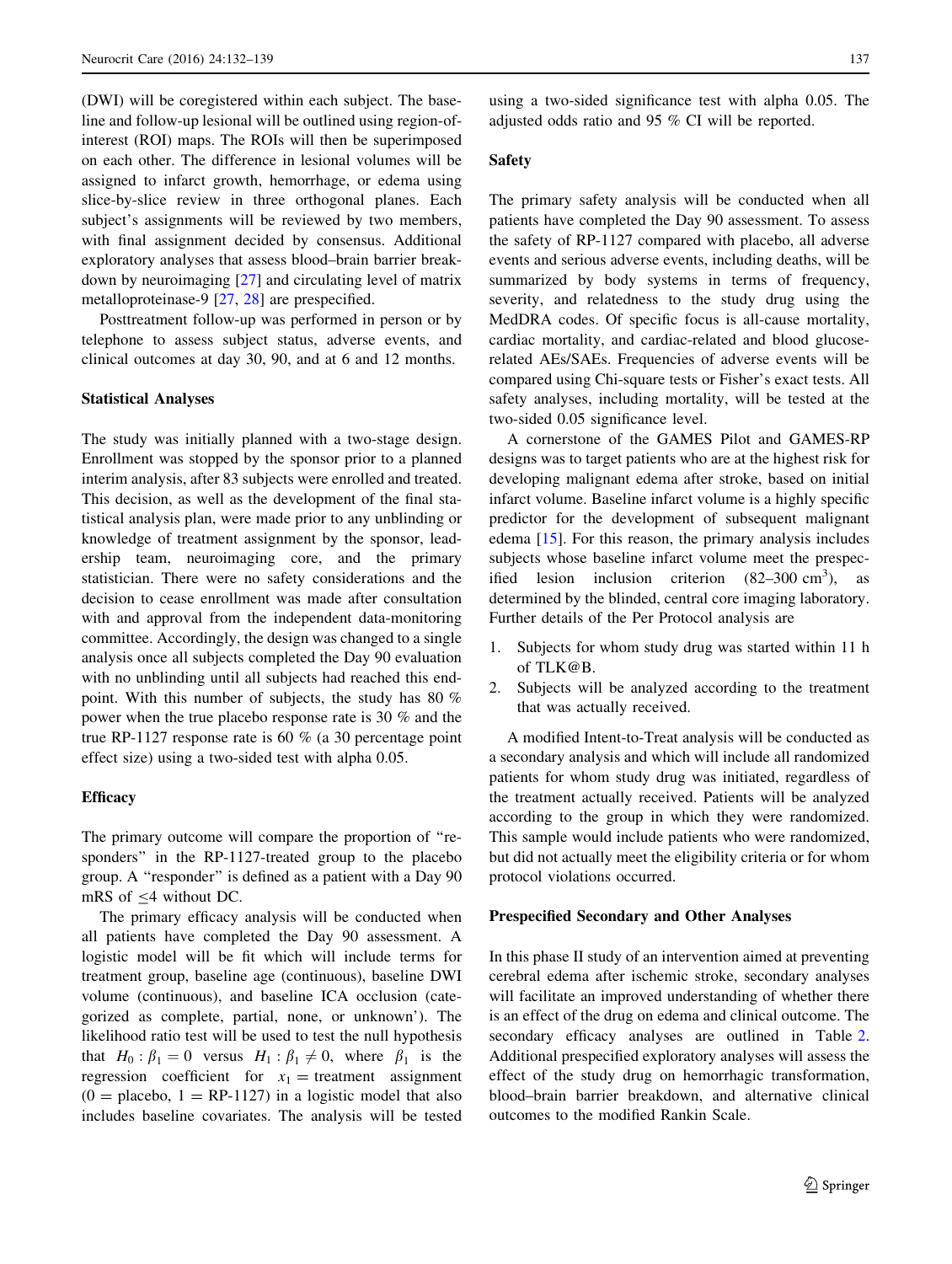#### <span id="page-6-0"></span>Table 2 Secondary efficacy analyses

Proportion of subjects either undergoing DC or dead by Day 14 Change between baseline and 72–96 h in ipsilateral hemispheric

swelling measured by MRI Change between baseline and 72–96 h in lesional swelling measured by MRI

# **Discussion**

''Malignant infarction'' occurs in 10–12 % of stroke victims, or  $\sim$  70,000 patients per year [2], and is characterized by the formation of rapidly accumulating cerebral edema. Despite the great morbidity and mortality that are a direct consequence of brain swelling, novel approaches to the prevention of cerebral edema are lacking [[29\]](#page-7-0). A significant barrier to progress in managing patients with a large stroke is identifying safe and effective pharmacotherapy to minimize the brain swelling that produces such devastating consequences. Managing patients with a large stroke includes neurointensive care for management of sedation, strict blood pressure and temperature control, mechanical ventilation, osmotherapy, and DC in the event of imminent herniation [3]. However, numerous factors limit the usefulness of DC, including limited eligibility for surgery among patients who are gravely ill and have serious comorbidities [\[30](#page-7-0)].

Current practice in large hemispheric stroke is characterized by reactive medical management (e.g., mannitol, hypertonic saline) and surgical decompression. There is a significant unmet medical need for preventive medical treatment, and GAMES-RP is the first trial to test a therapy designed to prevent malignant swelling.

Our approach selects a relatively homogenous group of patients at high risk of malignant infarction, using a prospectively validated, high-specificity parameter (baseline DWI lesion volume  $\geq 82$  cm<sup>3</sup>) [[15\]](#page-7-0). Furthermore, we are studying the impact of RP-1127 through the use of neuroimaging and plasma biomarkers of cerebral edema. Since the treatment effect of glyburide results, in part, from decreased edema formation, the application of intermediate neuroimaging biomarkers of edema are an essential component of this phase II trial. It is expected that the combination of clinical and imaging outcomes will assist in the design of future studies a phase III trial that will test clinical efficacy.

#### Compliance with Ethical Standards

Conflict of interest The authors received research Grants from the sponsor of the study to conduct study activities. No author has received speaking honoraria, nor owns stock in the sponsoring company.

Funding The sponsor of this phase II study, GAMES-RP, is Remedy Pharmaceuticals.

# Executive Committee

Kevin N. Sheth, W. Taylor Kimberly, Sven Jacobson, Jordan Elm.

# Neuroimaging and Biomarker Core

Lauren A. Beslow (Yale), Gordon K. Sze (Yale), Hannah J. Irvine (Massachusetts General Hospital), Thomas W. K. Battey (Massachusetts General Hospital), Ann-Christin Ostwaldt (Massachusetts General Hospital).

## Data Monitoring Committee

J. Donald Easton (UCSF), Karen Johnston (University of Virginia), Michael Diringer (Washington University).

## GAMES-RP Site Investigators

Bradley Molyneaux (University of Pittsburgh), Paul Muscat (Maine Medical Center), W. Taylor Kimberly (Massachusetts General Hospital), Kendra Drake (University of Arizona), Jennifer Majerisk (Utah), Edward Manno (Cleveland Clinic), Raphael Carandang (University of Massachusetts), Carolyn Cronin (University of Maryland), Michel Torbey (Ohio State), Shyam Prabhakaran (Northwestern), David Hwang (Yale), Scott Silliman (University of Florida), Osman Kozak (Abington), Holly Hinson (Oregon Health Sciences), Igor Rybinnik (Rutgers), Wei Liu (University of Louisville), Gregory Albers (Stanford), Edward Jauch (Medical University of South Carolina).

# References

- 1. Sacco RL, Adams R, Albers G, Alberts MJ, Benavente O, Furie K, Goldstein LB, Gorelick P, Halperin J, Harbaugh R, Johnston SC, Katzan I, Kelly-Hayes M, Kenton EJ, Marks M, Schwamm LH, Tomsick T, American Heart Association/American Stroke Association Council on Stroke, American Academy of Neurology. Guidelines for prevention of stroke in patients with ischemic stroke or transient ischemic attack: a statement for healthcare professionals from the American heart association/American stroke association council on stroke: co-sponsored by the council on cardiovascular radiology and intervention: the American academy of neurology affirms the value of this guideline. Circulation. 2006;113(10):e409–49.16534023.
- 2. Hacke W, Schwab S, Horn M, Spranger M, De Georgia M, von Kummer R. 'Malignant' middle cerebral artery territory infarction: clinical course and prognostic signs. Arch. Neurol. 1996; 53(4):309–315.8929152.
- 3. Wijdicks EF, Sheth KN, Carter BS, Greer DM, Kasner SE, Kimberly WT, Schwab S, Smith EE, Tamargo RJ, Wintermark